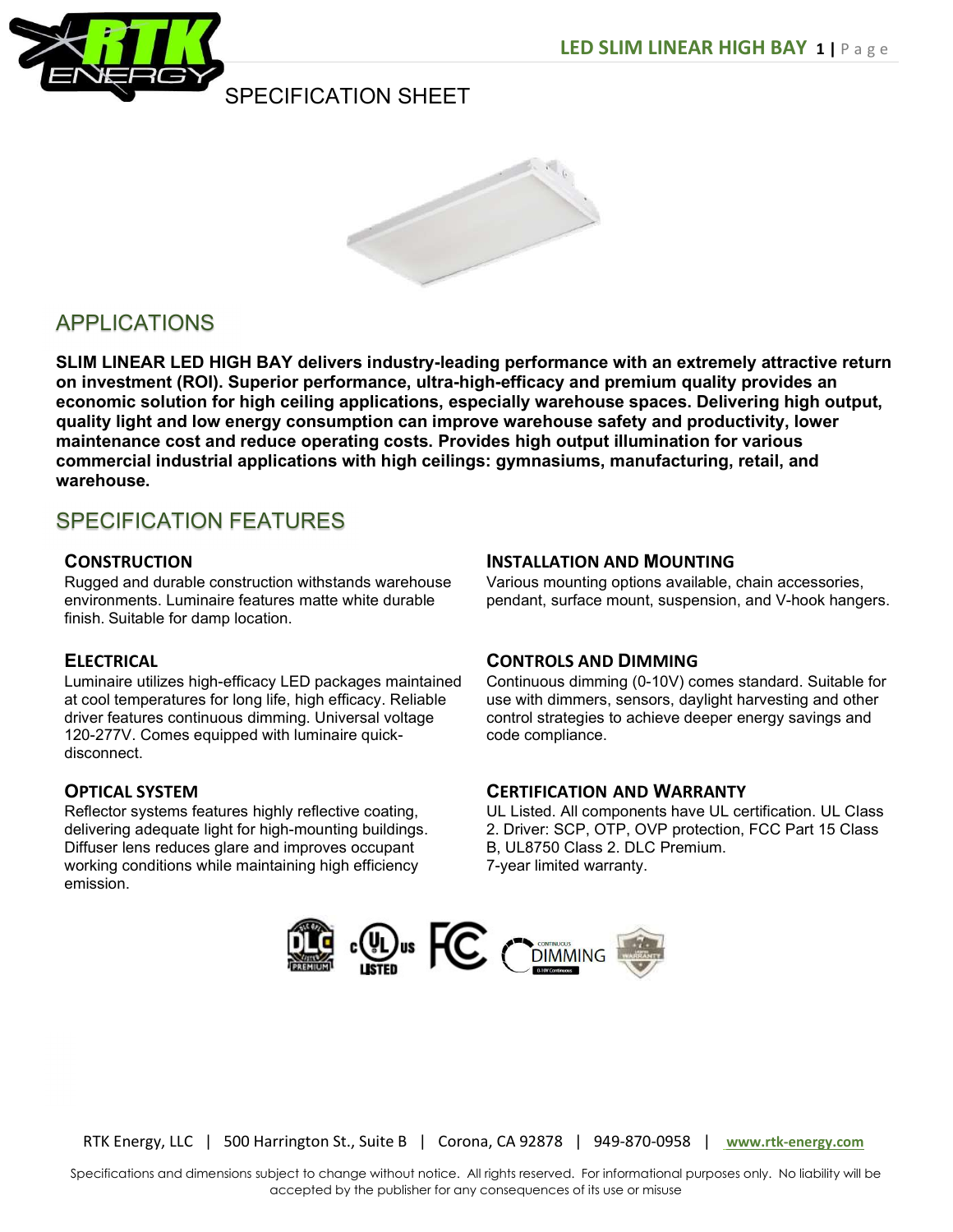### Ordering Example: rAO-LHB-225-50-DIM

Product Series: rAO-LHB = Linear High Bay Luminaire

| <b>WATTAGE</b> | <b>CCT</b> | <b>VOLTAGE</b> | <b>SENSOR</b>     | <b>EMERGENCY</b><br><b>BACKUP</b> | <b>CONTROLS</b>      | <b>ACCESSORIES</b>        |
|----------------|------------|----------------|-------------------|-----------------------------------|----------------------|---------------------------|
| 2ft. Fixture   | 40=4000K   | [Blank]=       | $DIM=0-10V$       | [Blank]=No                        | [Blank]=No           | [Blank]=No                |
| 90=90 Watts    |            | 120-277V       | <b>Continuous</b> | <b>Emergency</b>                  | <b>Controls</b>      | <b>Accessory</b>          |
| 135=135 Watts  | 50=5000K   |                | <b>Dimming</b>    | <b>Backup</b>                     |                      |                           |
| 162=162 Watts  |            |                |                   |                                   | OS=Occupancy         | WG=Wire Guard             |
| 178=178 Watts  |            | 48V=480V       |                   | EM14=1400lm                       | Sensor (On/Off)      |                           |
| 215=215 Watts  |            |                |                   | EM20=2000lm                       |                      | PMK=Single-point Pendant- |
|                |            |                |                   |                                   | OSDL=Occupancy       | mount Kit                 |
| 4ft. Fixture   |            |                |                   | EM24=2400lm                       | Sensor with Daylight |                           |
| 225=225 Watts  |            |                |                   |                                   | <b>Function</b>      | ACC=Aircraft Cable        |
| 275=275 Watts  |            |                |                   |                                   |                      | Suspension Kit            |
| 320=320 Watts  |            |                |                   |                                   | OSDL/BT=Wireless     |                           |
|                |            |                |                   |                                   | <b>Bluetooth</b>     | CRD=Cord                  |
|                |            |                |                   |                                   | Occupancy Sensor     |                           |
|                |            |                |                   |                                   |                      | SP10=10kA Surge Protector |
|                |            |                |                   |                                   | OSDL/IR=Multi-       |                           |
|                |            |                |                   |                                   | Level Occupancy      |                           |
|                |            |                |                   |                                   | Sensor with Wireless |                           |
|                |            |                |                   |                                   | Configuration        |                           |
|                |            |                |                   |                                   |                      |                           |

#### NOTES:

Quick ship: 5000K and dAO-LHB-90, dAO-LHB-162, dAO-LHB-215 are available in 4000K. Other CCTs may require a lead time or be special order.

## TECHNICAL PARAMETERS

| <b>Input Wattage</b>         | 90W                            |                            | <b>135W</b>   |          | <b>162W</b>       |          | <b>178W</b>     |         |
|------------------------------|--------------------------------|----------------------------|---------------|----------|-------------------|----------|-----------------|---------|
| Input Voltage (AC)           | 120V-277V                      |                            | 120V-277V     |          | 120V-277V         |          | 120V-277V       |         |
| <b>Input Frequency</b>       | 50/60 Hz                       |                            | 50/60 Hz      |          | 50/60 Hz          |          | 50/60 Hz        |         |
| <b>Efficacy</b>              | 135 lm/W                       |                            | 135lm/W       |          | 135lm/W           |          | 135lm/W         |         |
| <b>CRI</b>                   | $83 + R9 > 0$                  |                            | $83 + R9 > 0$ |          | $83+$ , R $9 > 0$ |          | $83 + . R9 > 0$ |         |
| <b>CCT</b>                   | 4000K                          | 5000K                      | 4000K         | 5000K    | 4000K             | 5000K    | 4000K           | 5000K   |
| <b>Delivered Lumens</b>      | 11,475lm                       | 11.560lm                   | 17,550lm      | 17,680lm | 20.925m           | 21,080lm | 22.950m         | 23.120m |
| <b>Color Consistency</b>     |                                | 5-step MacAdam Ellipse     |               |          |                   |          |                 |         |
| Lifespan (Hours)             | 75,000                         |                            |               |          |                   |          |                 |         |
| <b>L70</b>                   | >54,000 hours                  |                            |               |          |                   |          |                 |         |
| <b>Power Factor</b>          | > 0.9                          |                            |               |          |                   |          |                 |         |
| <b>THD</b>                   | < 20%                          |                            |               |          |                   |          |                 |         |
| <b>Dimming</b>               |                                | 0-10V Continuous (10-100%) |               |          |                   |          |                 |         |
| <b>Operating Temperature</b> | $-20^\circ$ C to 55 $^\circ$ C |                            |               |          |                   |          |                 |         |

#### See table on page 3 for 215W – 320W

RTK Energy, LLC | 500 Harrington St., Suite B | Corona, CA 92878 | 949-870-0958 | www.rtk-energy.com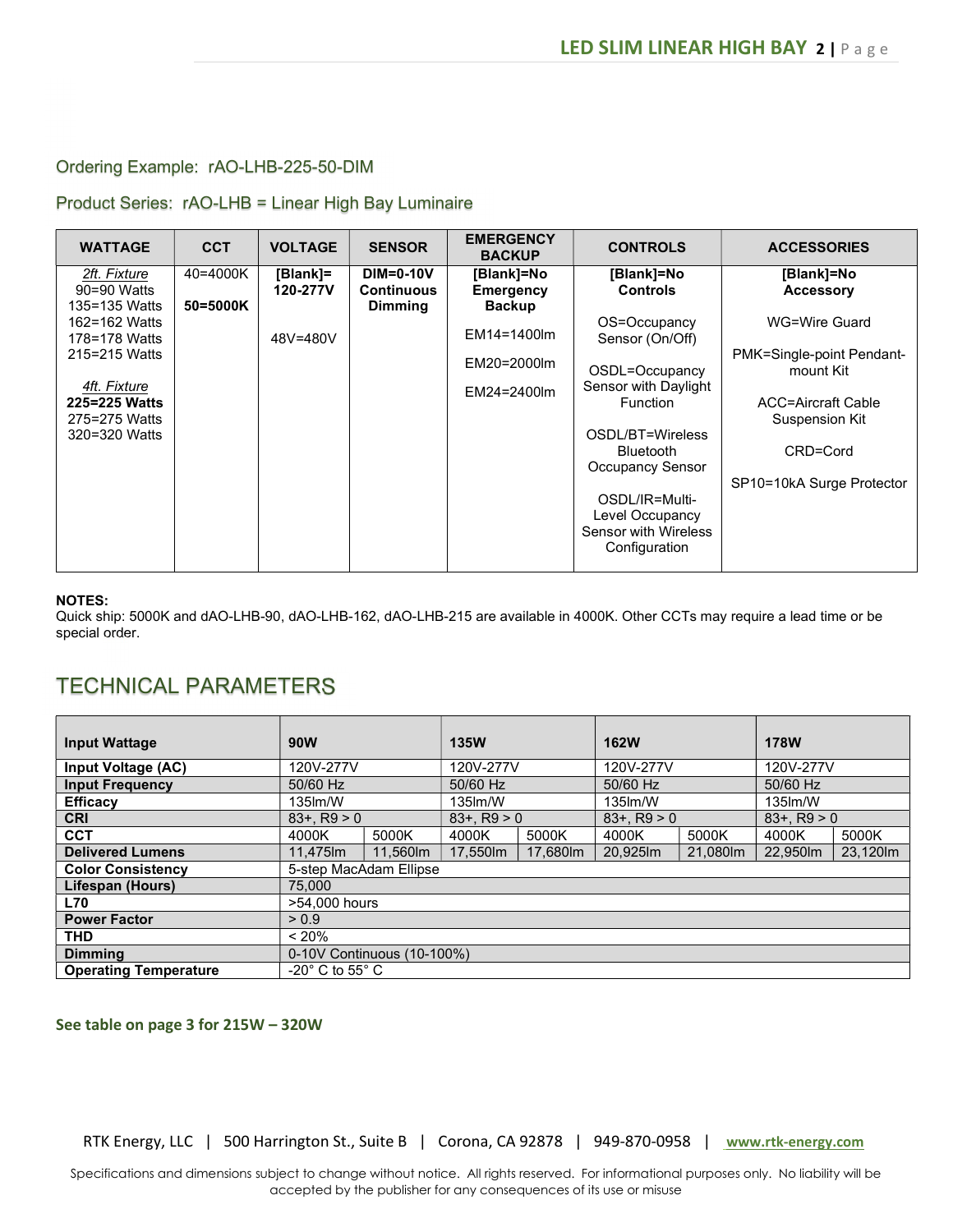| <b>Input Wattage</b>         | <b>215W</b>                        |                            | <b>225W</b>     |          | <b>275W</b>     |          | 320W          |          |
|------------------------------|------------------------------------|----------------------------|-----------------|----------|-----------------|----------|---------------|----------|
| Input Voltage (AC)           | 120V-277V                          |                            | 120V-277V       |          | 120V-277V       |          | 120V-277V     |          |
| <b>Input Frequency</b>       | 50/60 Hz                           |                            | 50/60 Hz        |          | 50/60 Hz        |          | 50/60 Hz      |          |
| <b>Efficacy</b>              | $135$ lm/W                         |                            | 135lm/W         |          | 135lm/W         |          | 135 lm/W      |          |
| <b>CRI</b>                   | $83 + R9 > 0$                      |                            | $83 + . R9 > 0$ |          | $83 + . R9 > 0$ |          | $83 + R9 > 0$ |          |
| <b>CCT</b>                   | 4000K                              | 4000K                      | 5000K           | 4000K    | 4000K           | 5000K    | 4000K         | 5000K    |
| <b>Delivered Lumens</b>      | 28.350lm                           | 28.560lm                   | 28.350lm        | 28.560lm | 34.425lm        | 34.680lm | 40.500lm      | 40.800lm |
| <b>Color Consistency</b>     |                                    | 5-step MacAdam Ellipse     |                 |          |                 |          |               |          |
| Lifespan (Hours)             | 75,000                             |                            |                 |          |                 |          |               |          |
| <b>L70</b>                   | >54,000 hours                      |                            |                 |          |                 |          |               |          |
| <b>Power Factor</b>          | > 0.9                              |                            |                 |          |                 |          |               |          |
| <b>THD</b>                   | < 20%                              |                            |                 |          |                 |          |               |          |
| <b>Dimming</b>               |                                    | 0-10V Continuous (10-100%) |                 |          |                 |          |               |          |
| <b>Operating Temperature</b> | $-20^{\circ}$ C to 55 $^{\circ}$ C |                            |                 |          |                 |          |               |          |

# MOUNTING INFORMATION



RTK Energy, LLC | 500 Harrington St., Suite B | Corona, CA 92878 | 949-870-0958 | www.rtk-energy.com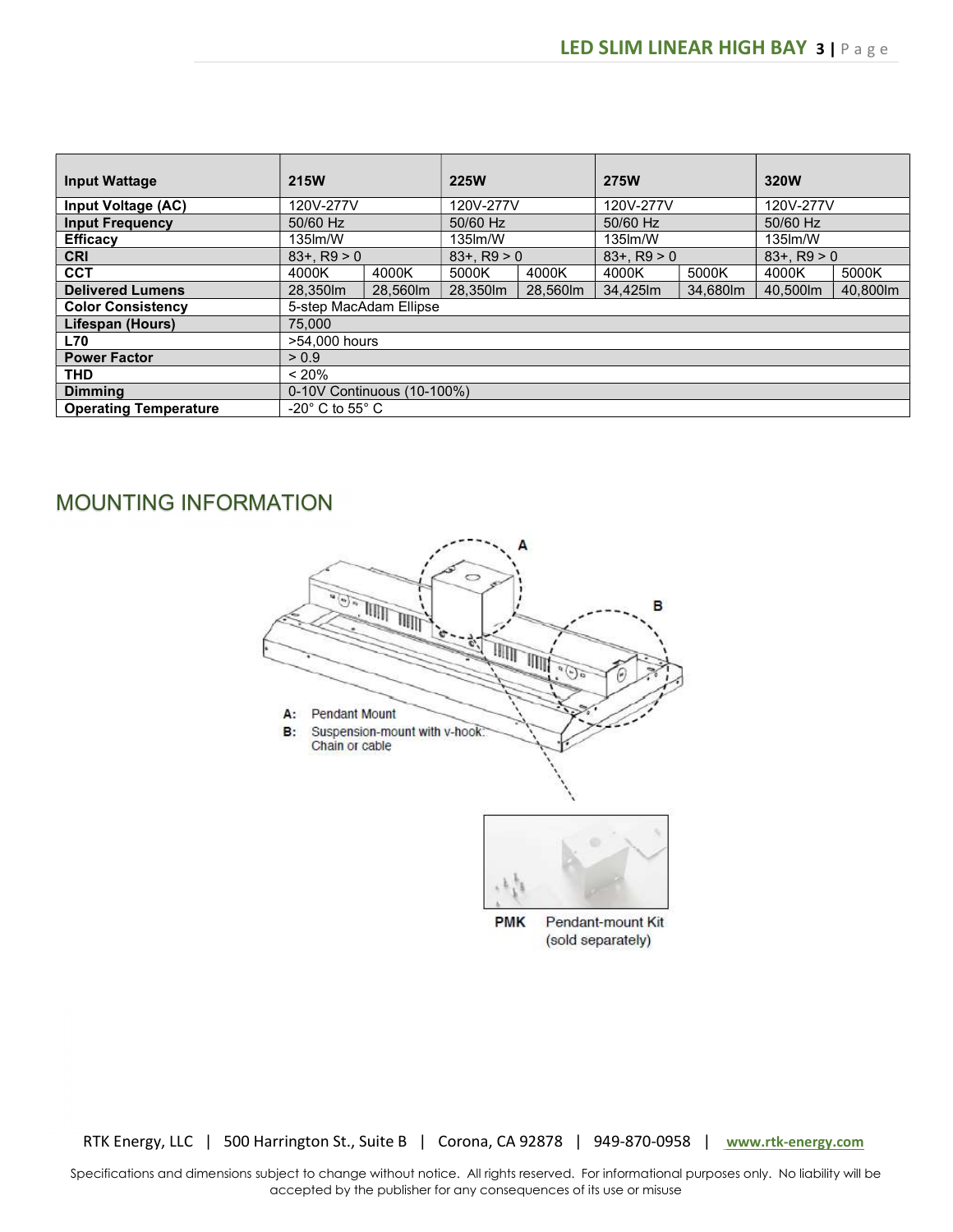# PRODUCT DIMENSIONS



| <b>ITEM</b>        |          | W       | н        |
|--------------------|----------|---------|----------|
| dAO-LHB-90-50-DIM  | 23.8"    | 13.0"   | 3.6"     |
|                    | (605mm)  | (330mm) | (92.5mm) |
| dAO-LHB-135-50-DIM | 23.8"    | 13.0"   | 3.6"     |
|                    | (605mm)  | (330mm) | (92.5mm) |
| dAO-LHB-162-50-DIM | 23.8"    | 13.0"   | 3.6"     |
|                    | (605mm)  | (330mm) | (92.5mm) |
| dAO-LHB-178-50-DIM | 23.8"    | 17.3"   | 3.6"     |
|                    | (605mm)  | (440mm) | (92.5mm) |
| dAO-LHB-215-50-DIM | 23.8"    | 17.3"   | 3.6"     |
|                    | (605mm)  | (440mm) | (92.5mm) |
| dAO-LHB-225-50-DIM | 45.9"    | 13.0"   | 3.6"     |
|                    | 1166mm)  | (330mm) | (92.5mm) |
| dAO-LHB-275-50-DIM | 45.9"    | 13.0"   | 3.6"     |
|                    | 1166mm)  | (330mm) | (92.5mm) |
| dAO-LHB-320-50-DIM | 45.9"    | 13.0"   | 3.6"     |
|                    | (1166mm) | (330mm) | (92.5mm  |

## ACCESSORY OPTIONS

### MOUNTING ACCESSORIES

| <b>PMK</b> | Pendant-mount Kit                                                                       |
|------------|-----------------------------------------------------------------------------------------|
| PMK-3/4NPT | Pendant-mount Kit (3/4" NPT hole size)                                                  |
|            | <b>PMK-BD-1/2NPT</b> Pendant-mount kit for 6" wide driver gear box (1/2" NPT hole size) |
| <b>SMB</b> | Surface-mount Bracket                                                                   |
| <b>ACC</b> | Aircraft Cable – 10' 1/16 Cable Toggle Kit with Grip Lock                               |
|            | <b>HM-MH-1/2 NPT</b> Mounting Hook compatible with PMK, $\frac{1}{2}$ NPT               |
|            | Nipple, White Finish                                                                    |

### PLUG

- PLG-1 Straight Plug, 120V, NEMA 5-15P
- PLG-2 Twist-Lock, 120V, NEMA L5-15P
- PLG-3 Straight Plug, 277V, NEMA 7-15P
- PLG-4 Twist-Lock, 277V, NEMA L7-15P
- PLG-5 Twist-Lock, 480V, NEMA L8-20P
- PLG-6 Twist-Lock, 250V, NEMA L6-15P

### CORD SET

CRD-A SO Cord 6' 18/3 CRD-B SO Cord 10' 18/3 CRD-C SO Cord 12' 18/3 CRD-D SO Cord 15' 18/3 CRD-E SO Cord 20' 18/3 CRD-F SO Cord 25' 18/3 CRD-G SO Cord 30' 18/3

### SURGE PROTECTOR

SP10 10kA Surge Protector

RTK Energy, LLC | 500 Harrington St., Suite B | Corona, CA 92878 | 949-870-0958 | www.rtk-energy.com